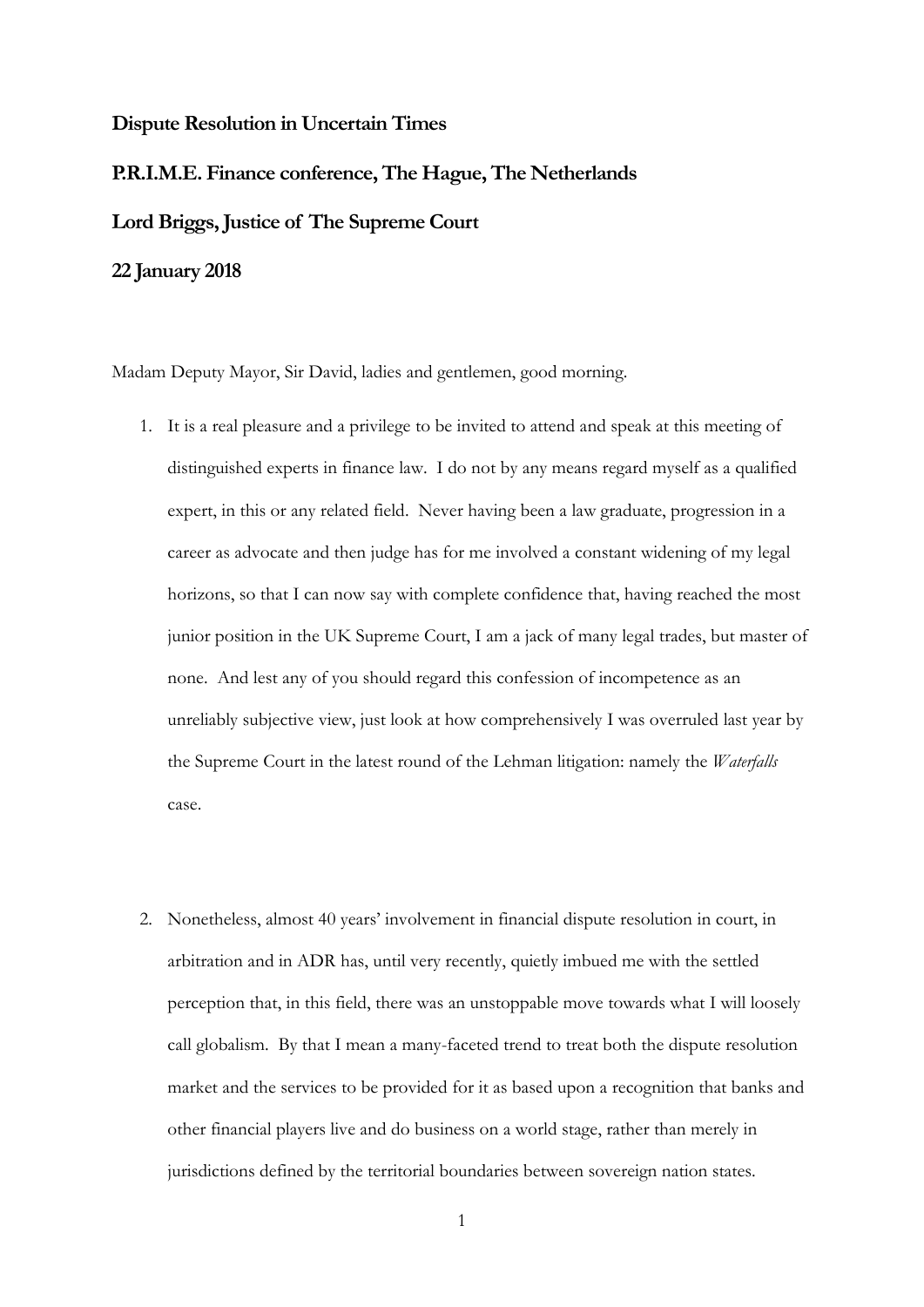- 3. PRIME Finance may fairly be described both as a creature of this trend, and as an influential force in furthering it. I expect that most of you shared this perception of ever-increasing globalism, and could give numerous examples of instances in which you played a part in furthering it. For me, I suppose that those which stick out are, first, my many cases in which both as advocate and judge I tried to make workable sense of crossborder structures regulating jurisdiction such as the Brussels Convention (and its 2 successors), the Insolvency Regulation and the Winding up Directive. In some cases, such as *Harrods (Buenos Aires)* in 1992 I failed to do so as an advocate. It took 13 years for what turned out to be the wrong turning made by the Court of Appeal to be put right, by the CJEU in *Owusu v Jackson.* In others, such as *Re Rodenstock* in 2011, I may have made a significant contribution. The international jurisdiction of the English court to make and approve reconstructions for failing but still solvent companies which I there affirmed has survived to this day, I hope on a principled and pragmatic basis.
- 4. Secondly, my other life as a mediation widower (i.e someone married to a commercial mediator) means not merely waiting till the small hours for the beloved to finish her mediation in London or elsewhere in England, but enduring the much longer absences associated with her mediating, and teaching mediation, all over the world. No doubt the spouses of recently retired English commercial judges will have similar stories to tell about their partners disappearing on a frequent basis to lead, or sit in, commercial courts in the Middle and Far East, and in arbitrations almost anywhere. The recent Rule of Law conference in Qatar, attended by chief justices and distinguished lawyers from an astonishingly wide range of common law and other jurisdictions (including Iran and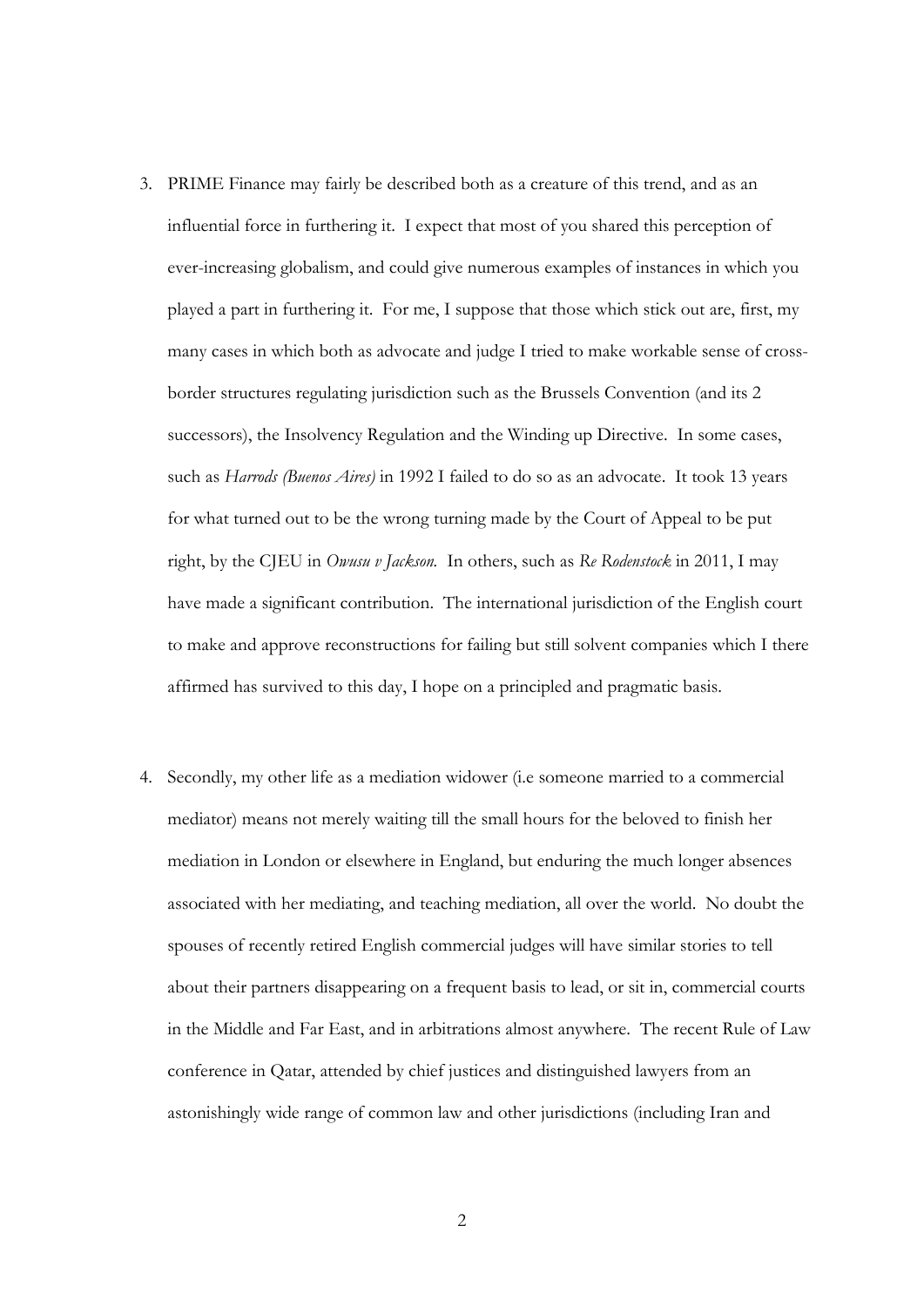China), was a vivid demonstration of a worldwide desire to share ideas and resources in the furtherance of this cause.

- 5. Thirdly, the inexorable advance of digitisation and the internet as the replacement for paper as the main means of communication within dispute resolution is also proceeding on a semi-global basis. By that I mean that we all share the same global technological base, and that those jurisdictions in the forefront of the digital revolution in dispute resolution, including the UK, Canada, the USA, Pakistan, China and here in the Netherlands are all collaborating and sharing experiences in the complex endeavours to digitise, and thereby make more accessible, justice in our separate national jurisdictions. I confidently predict that online courts and tribunals around the world will eventually be much more convergent in their procedure than courts which are shackled to the paperbased processes which will be replaced.
- 6. No-one would suggest that the long march towards globalism (called universalism in the insolvency context) has been a walk in the park, still less downhill all the way, but I do believe that most of us would, until recently, regard it as having been, with all its ups and downs, pretty near inexorable, and a necessary and inevitable response to the increasingly global nature of international business, both in trade and finance.
- 7. But I doubt whether, in 2018, most of us here would still take the further onward march of globalisation in dispute resolution as a given, in quite the same way as we may have done in the past. For me, the first major warning sign was the big step back from universalism in the insolvency context wrought by the UK Supreme Court in the *Rubin*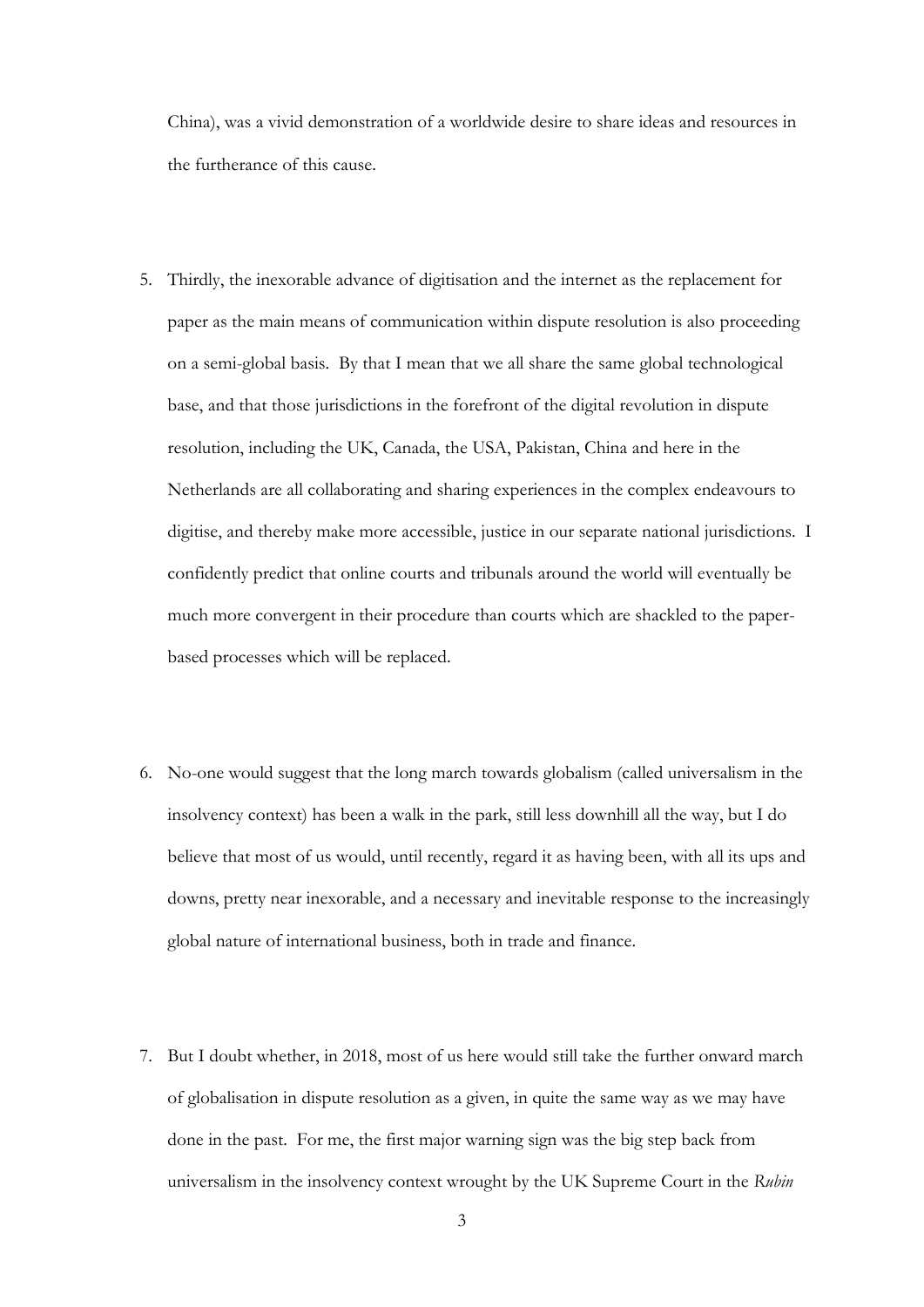case in 2012. Universalism had been proclaimed as a goal of the common law, famously by Lord Hoffmann sitting in the Privy Council in the *Cambridge Gas* case in 2006, and again (but not in the majority) in the *HIH* case in 2008. In a recent lecture Lord Neuberger described common law universalism as having been "killed off" by *Rubin*, or at least "severely circumscribed", depending on your point of view. The reasoning (if not the outcome) of the *Singularis* case in the Privy Council in 2014 suggests that the circumscribers are in a wafer-thin majority over the killers, although three out of the five justices involved in that case have now retired, and a fourth leaves us later this year. But we then retained the comfort that, at least within the EU, the Insolvency Regulation and the Winding-up Directive appeared to secure a large measure of universalism, consistent with the view of the intending killers of common law universalism that the underlying goal was, although desirable, best achieved through international treaty and domestic legislation rather than by judge-made development of the common law.

8. The decision of the UK to leave the EU, i.e. Brexit, makes it necessary to revisit that question. It is no exaggeration to describe the UK (and England in particular) as having performed a pivotal role in the advance of globalisation in dispute resolution. The UK has always been an important player in international organisations such as UNCITRAL and the Council of Europe. Lawyers, judges and mediators from the UK have been instrumental in spreading models of dispute resolution based upon common law and associated procedure around the world, for example assisting in the setting up of English law commercial courts in Dubai, Qatar and now Kazakhstan , training mediators to use the UK facilitative model all over the world, and of course playing a major role in international commercial arbitration. In particular, the UK's membership of the EU was, in the view of many, the essential glue attaching the mainly civil law jurisdictions of the other member states to the common law world, including for this purpose the USA.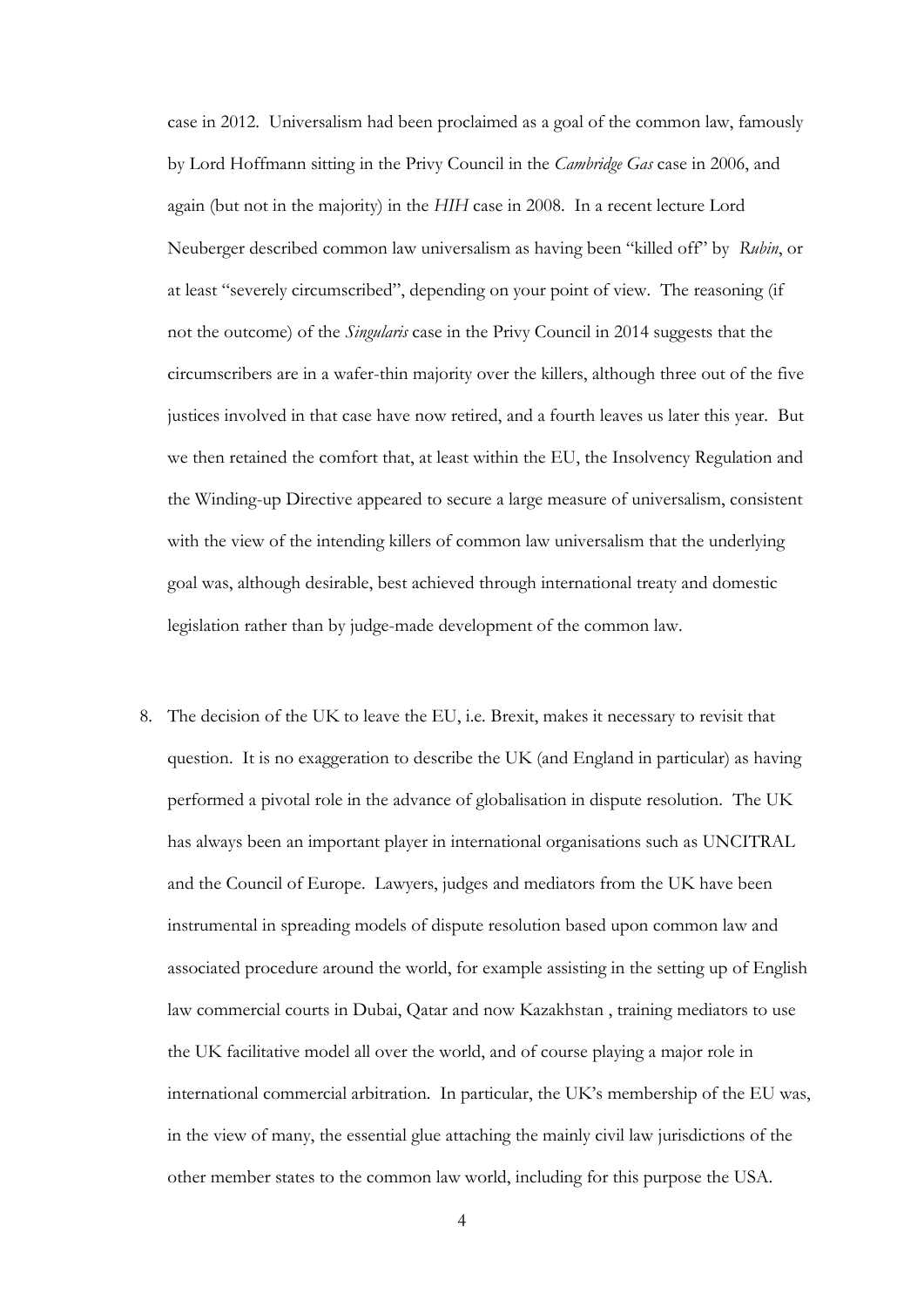- 9. Time has (at least until now) tended to show that the strengths of the common law have largely survived the UK's membership of the EU, at least outside the areas of EU competence, such as contracts made by international traders and ISDA regulated derivatives. In fact, I would say that the respect of the common law for party autonomy in commercial transactions has if anything strengthened in England in recent years, both in the purely contractual field, as exemplified in 2015 by the *Cavendish Square / Parking Eye* case on penalties, and in 2011 on the impact of insolvency upon financial arrangements, in the *Belmont* case which, depending on your point of view, killed-off or severely circumscribed the anti-deprivation principle.
- 10. The third major reason for doubt about the continued march of globalism in dispute resolution may be summarised as the advance in several countries of what may be described as an "us first" approach to national engagement with global problems. In the USA it is called "America first", and manifests itself in the USA's decision to withdraw, or its consideration whether to withdraw, from major global agreements, such as NAFTA, the Pacific Trade Partnership, the Climate Change Accord and the IRAN antinuclear proliferation agreement, wherever it appears to suit the interests of the USA to do so. These changes may not impact directly upon dispute resolution, but they may herald a worldwide retreat from an earlier ambition to find global solutions to global problems, with adverse consequences for the continuation of the current view that a global approach to dispute resolution is a Good Thing which can safely be taken for granted.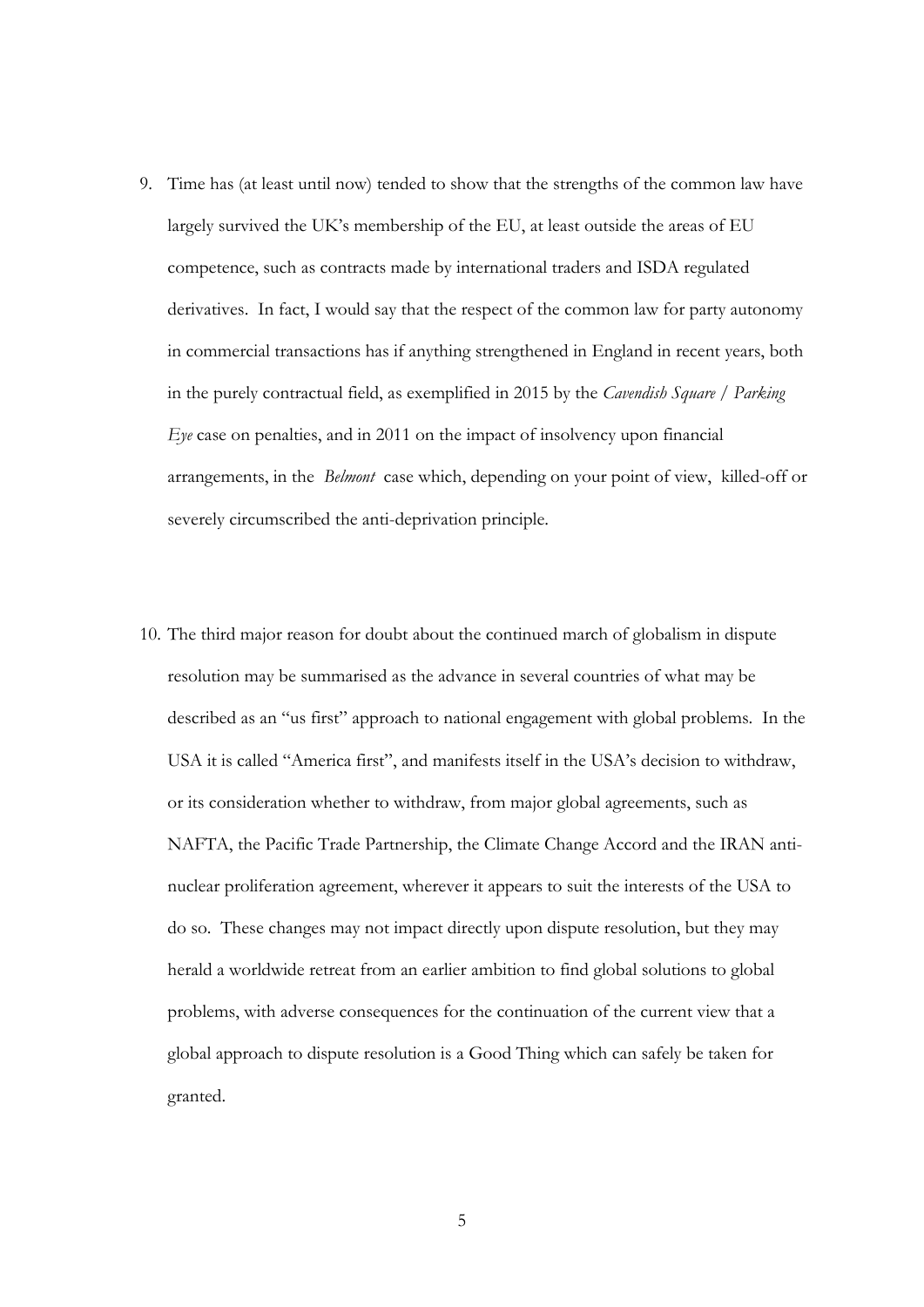- 11. But can we now say that, from 2019, the UK will continue to be a major player in the globalisation of dispute resolution? I want to look at this question under the following headings:
	- a. The role and development of the common law
	- b. Choice of law and applicable law
	- c. Choice and Allocation of jurisdiction and the enforcement of judgments (without I hope trespassing too much upon the panel session on Brexit later this morning)
	- d. Insolvency and bank failure
	- e. Arbitration
	- f. ADR

## **The Common Law.**

12. I have already described the common law as having largely survived the UK's membership of the EU, at least in the many important areas unaffected by EU legislation. In fact "survived" is rather too mealy-mouthed a description of the effects of that relationship. In some respects the common law has benefited from its enforced exposure to European jurisprudence, and in important areas refreshed itself by doing so. I will give just two examples. The first is what the common law would call noncommercial confidence (i.e. rights and obligations of confidentiality outside a business context), but which European jurisprudence unashamedly calls privacy. The traditional doctrine of the common law proved to be seriously inadequate in the modern world of highly intrusive journalism. Most would say that the wholesale incorporation into the common law of the qualified right of privacy enshrined in Art 8 of the ECHR has proved a more fair and (dare I say it) equitable basis for adjudicating upon such issues.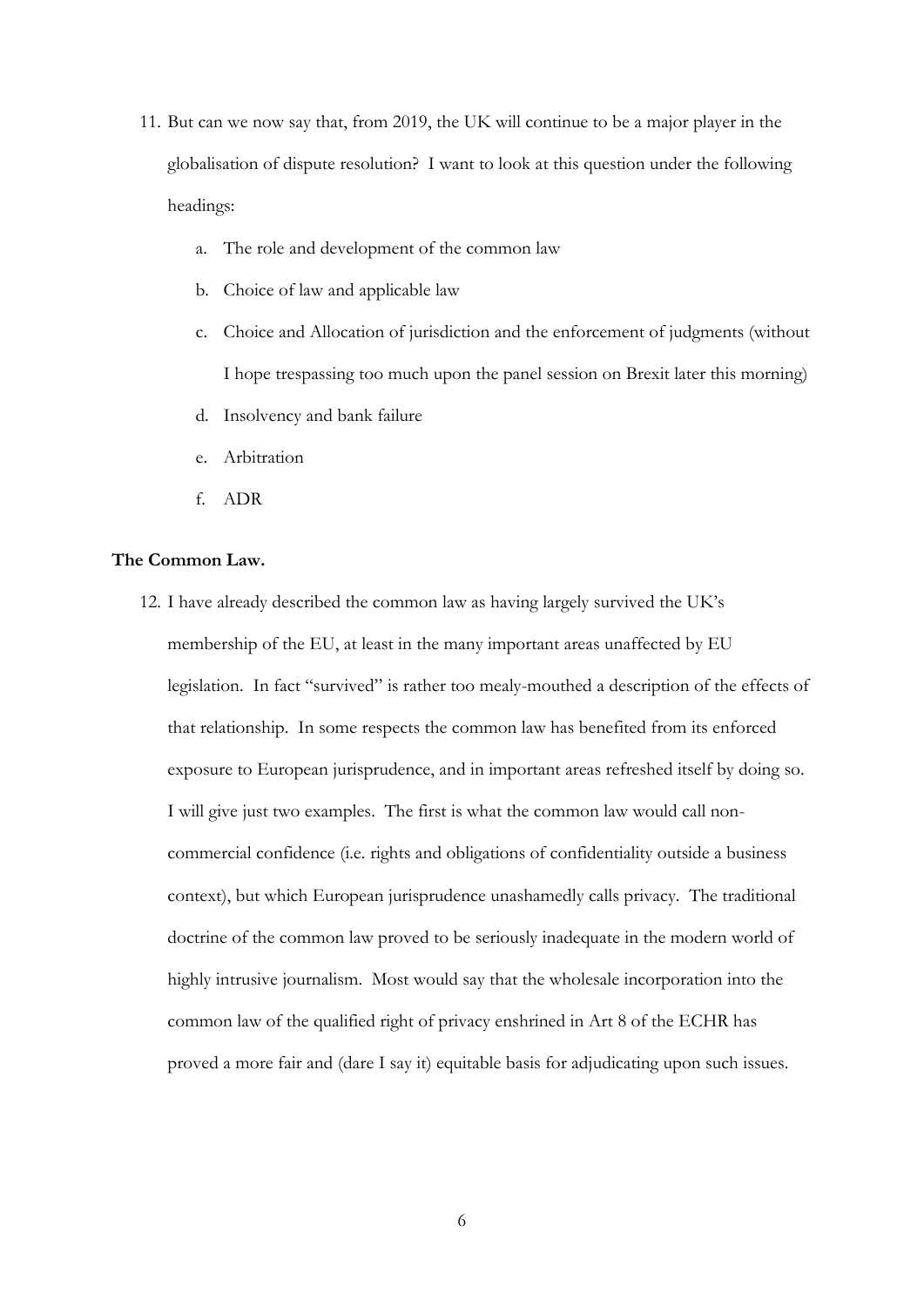- 13. The second is proportionality. This principle underlies the European approach to the enforcement of, or derogation from, qualified individual human rights in the face of Government action. The jury is still out about how far this new-ish doctrine has ousted, or may eventually oust, the traditional common law recourse in public law to the narrower principle of irrationality. But again, no-one would doubt its current importance, and few (apart perhaps from Government) would challenge its advantages as a common law tool.
- 14. It is to be noted that both these "refreshments" have come not from adherence to EU law as such (as laid down by the Luxembourg court), but rather from the requirement of the UK courts to "take account" of the development of Human Rights Convention jurisprudence by the Strasbourg court, imposed by the HRA. It is fair comment that whereas the common law is simply displaced where it conflicts with binding EU law, a "take account" requirement more easily allows the relevant foreign jurisprudence to be used for the development of the common law, as in the two examples given above.
- 15. I have no reason to think that European jurisprudence will not continue to play an important part in the further development of the common law, as it has always done. Common law was, so say many legal historians, originally an import from Europe, as part of William the Conqueror's baggage. Most of the common law doctrines which we still call equity originated in the canon law of the then European catholic church, and from the medieval church courts which applied it. Much of our commercial law was, after its abolition as separate law, with separate courts, in the form of the *lex mercatoria* in the seventeenth century, re-imported from mainly European sources by the great Lord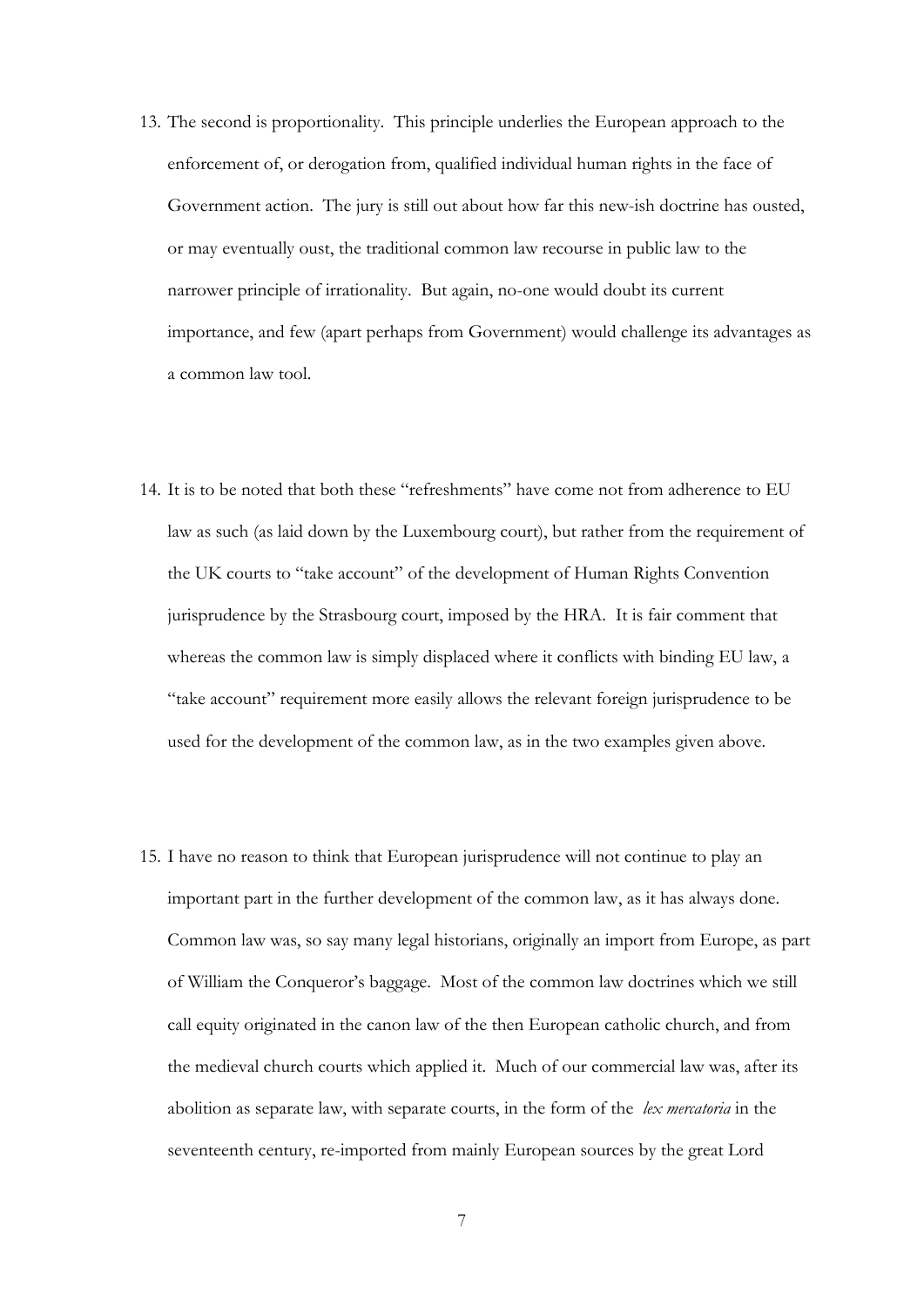Mansfield and his successors in the eighteenth century, a process which continued throughout the nineteenth century, as is exemplified in *Goodwin v Robarts* in 1875. After citing from Florentine and Venetian medieval mercantile custom and from then contemporary German and French jurisprudence, Chief Justice Cockburn said that this was a process by which proven international usage among merchants and traders could become engrafted upon the common law. More recent cases in which the common law has been shaped by having regard to European jurisprudence are legion. They include the penalties case referred to above, the development of the public law doctrine of legitimate expectation, and even Lord Diplock's now classic common law division of contracts into unilateral and synallagmatic used terms borrowed from the French Civil Code.

16. So we need have no fear that either Brexit, or the advance of "us first" attitudes to global problems will cause the law of the UK and the common law in particular, to retreat into some parochial back alley. As Lord Neuberger put it in a speech last June:

> "English substantive and procedural law, our common law which is so attuned to the needs and realities of the commercial world, will remain as attuned to the demands of international business as it ever was. Indeed, left, once again, to our own devices, I would suggest that our law will in some respects be able to react more quickly and freely to changes and advances in our fast-changing world. Brexit does not alter the fact that lawyers and judges in the UK are as internationally minded and expert as they ever have been. Indeed, like any significant change, Brexit will operate, and it is already operating, as a spur to encourage all involved in the provision of legal services in London to strive to ensure that those services are even better than they already are."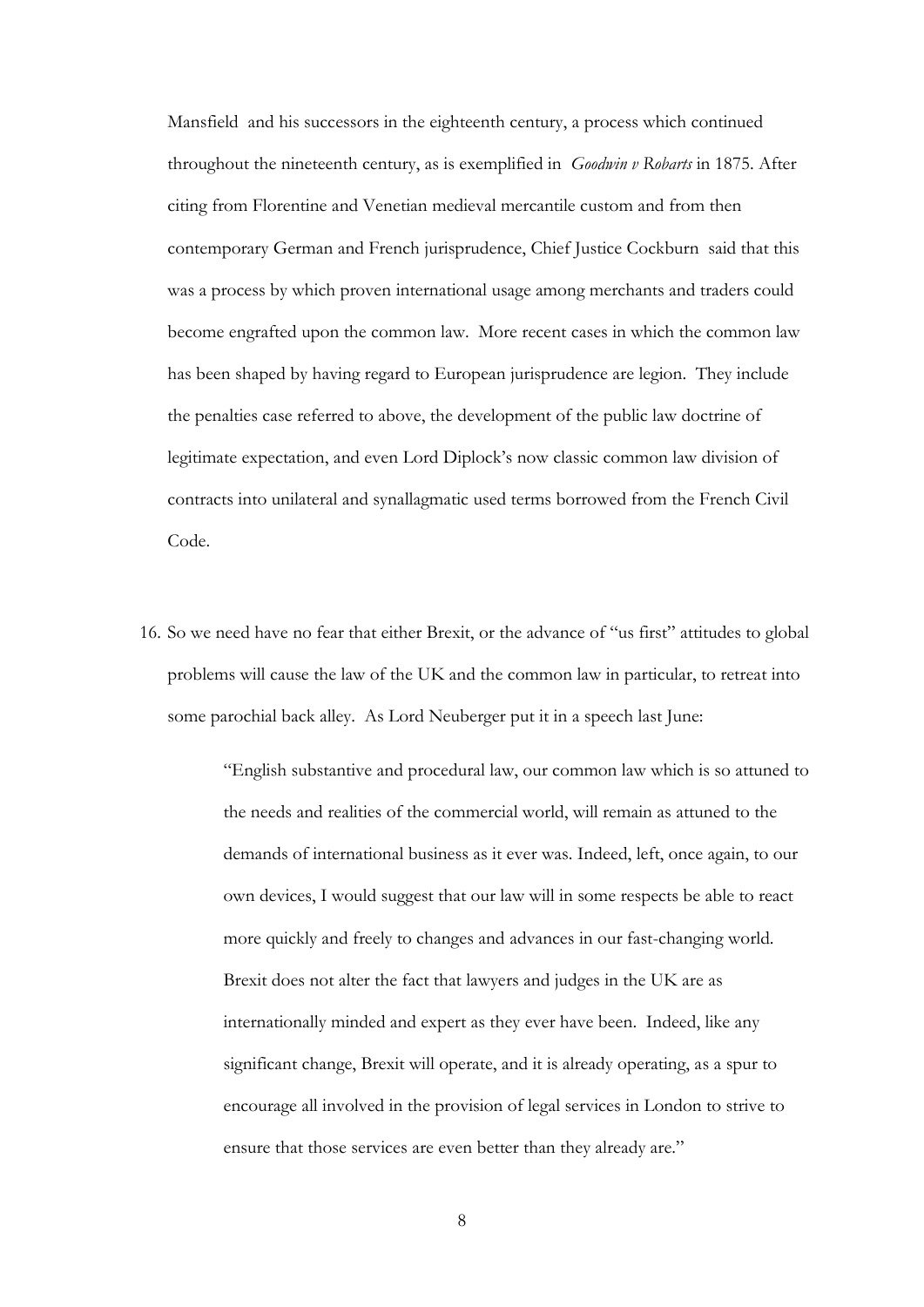#### **Choice of Law and applicable law**

- 17. This is something currently governed in the UK by the Rome I and II Regulations, by reason of its membership of the EU. Most commentators regard Rome I as a considerable improvement upon the Rome Convention, to which the UK might revert if it exited the EU and did nothing else. But the Government has already announced (last August) that it plans to incorporate the substance of Rome I and Rome II into domestic law. There had been some concern (particularly from the Law Society of England and Wales) that uncertainties associated with Brexit were adversely affecting the choice of English law (and jurisdiction). But I agree with Lord Neuberger's view (in the passage quoted above) that, if anything, Brexit should make English law more attractive as the chosen law in the commercial and financial context. His reason was that those who frame English law would gain the freedom to react to changes in the market place more quickly and freely than when subjected to EU law. I would add, as I have said elsewhere, that if a main reason for choosing English law is its relative predictability and certainty compared with civil law, then detachment from EU law, which is currently a development from mainly civil systems, ought to fortify those perceived advantages. This is I think a classic example of the propensity for uncertainty to cause more harm in the short term than any of the possible outcomes, once settled, will do in the long term.
- 18. I was surprised to discover, when the judge in charge of the *Lehman* litigation in London between about 2009 and 2013, how dominant was English law as the law of choice for ISDA governed derivatives, in fact sharing a virtual duopoly with New York law. I do not know where the statistics have trended since then. But I can see no obvious reason why that should be about to change, once the Brexit-driven uncertainties have been resolved. Of course choice of law is probably not made purely in the abstract. Rather it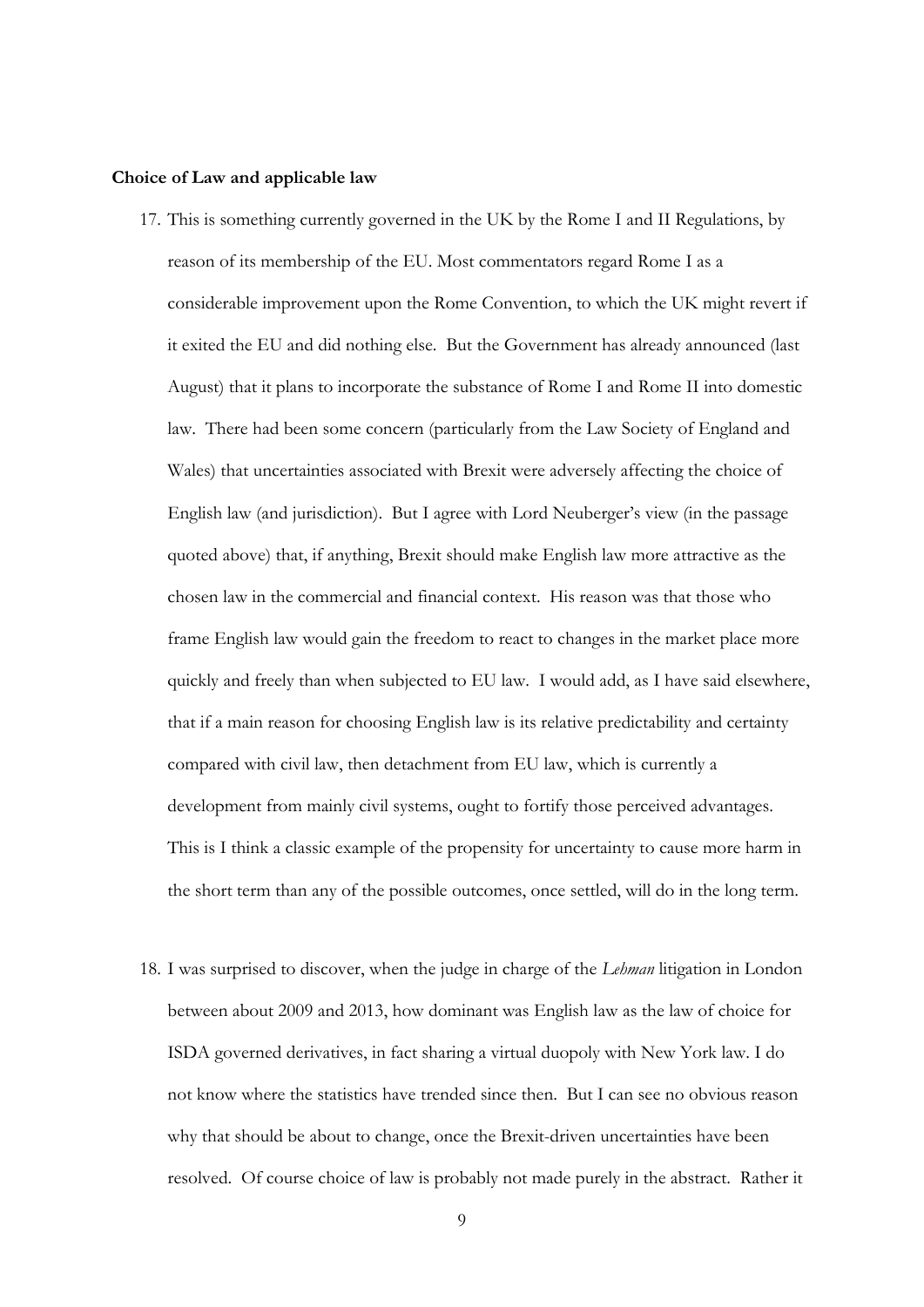is likely to be considered in conjunction with choice of jurisdiction, since it is not obviously rational to choose a system of law different from that habitually applied by the court which will resolve any relevant dispute, although the flexibility of arbitration procedures may not make that so unlikely.

### **Jurisdiction and the Enforcement of Judgments**

- 19. This and the next heading are I think much the most significant aspects of the uncertainties created by Brexit, and by any more general cultural shift from globalism (or universalism) towards an "us first" approach. This is no doubt why they are a main part of the subject matter of the panel session later this morning.
- 20. Prior to becoming a member of what is now the EU, English law dealt with problems of jurisdiction by a combination of a wide view about jurisdiction in theory, qualified by the essentially pragmatic doctrine of *forum conveniens.* Enforcement of judgments was a very mixed bag, the main elements being arrangements originally made within what was then the British Empire, continued with some of its now dependent territories and to a lesser extent within the membership of the Commonwealth.
- 21. Signing up to the Brussels Convention introduced virtually automatic reciprocal enforcement of judgments as the agreed quid pro quo for a common and (supposedly) predictable allocation of jurisdiction, with *lis alibi pendens* as the tie breaker. It was certainly a shock to the system, and produced odd and I think largely unforeseen results when the contest for jurisdiction lay between a UK court and the court of a non-member state. But I think most would agree that *forum conveniens* was (however perfect in theory) so unpredictable and expensive to operate that the rather strict rules of the Convention were preferable most of the time, even if they led to various forms of abuse, such as the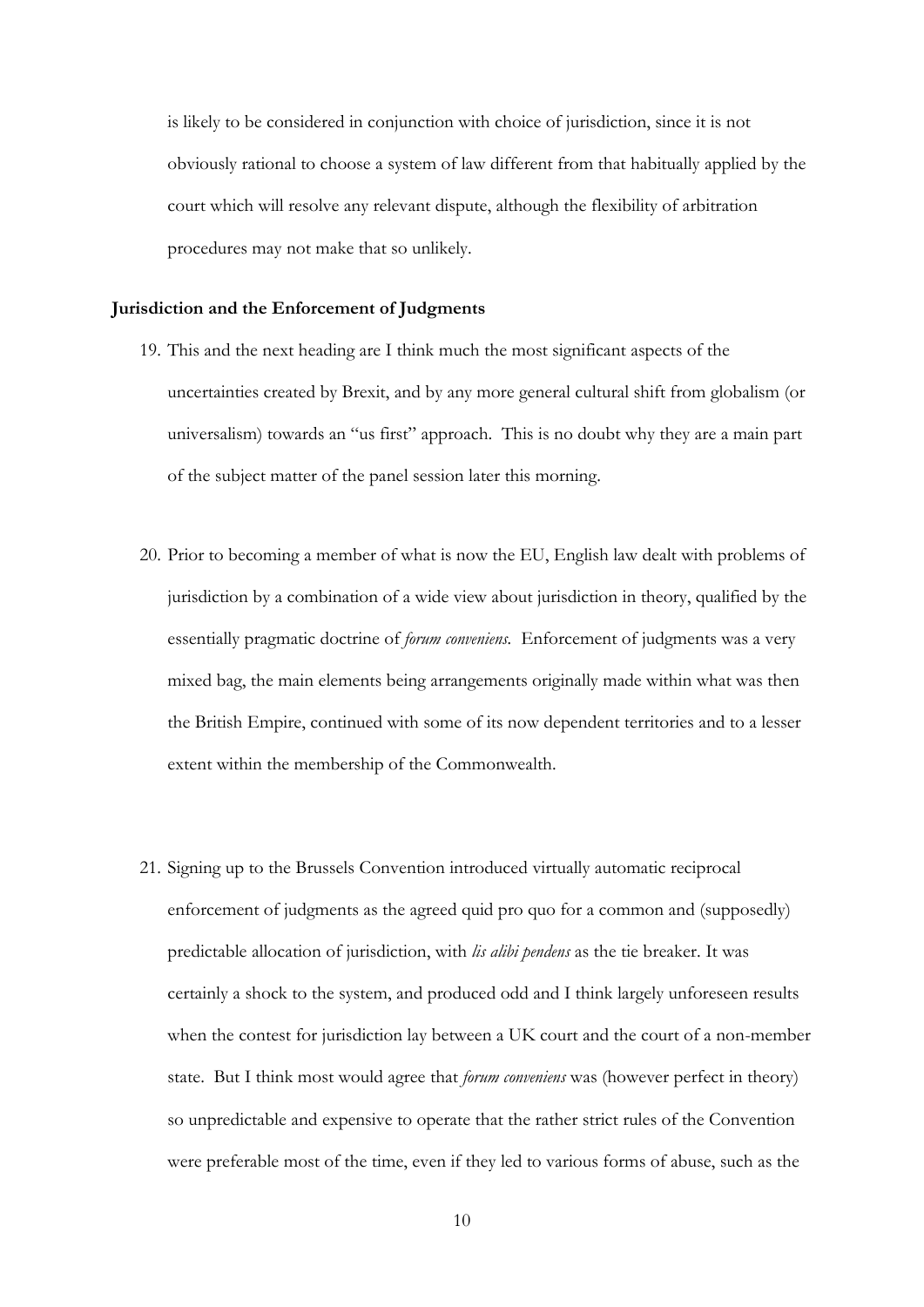claim for a negative declaration in a jurisdiction with long waiting lists and slower procedure (sometimes known as the Italian torpedo). Eventually the UK became a vigorous participant in the reform and refinement of the Brussels regime, particularly in favour of the recognition of party choice of jurisdiction, now reflected in the Recast Brussels Regulation. No one would doubt that the reciprocal enforcement of judgments has been beneficial.

- 22. But this regime is expressly based upon the essentially EU notion that the territory of the member states is, despite its varieties of national law and procedure, best regarded as a single jurisdictional area. Furthermore the exclusive jurisdiction of the CJEU in its interpretation is also a foundation stone which is unlikely to be disturbed. The Brexit process is, at least probably, antipathetic to both those concepts, because of the large part played by the goal of regaining, rather than sharing, British sovereignty. The available choices appear to lie between a Danish style solution, by which the UK would voluntarily join the Brussels Regulation regime, a Lugano type solution, or the reversion to common law rules, only slightly fortified by rejoining the Hague Convention 2005, as a member separate from the EU.
- 23. The current thinking of the UK Government, which largely concurs with the view of the House of Lords EU Committee, favours a Brussels type regime in principle, but its implementation faces the formidable obstacle constituted by the probable demand of the EU 27 that the CJEU retain its suzerainty, while at the same time deprived of UK involvement, either in the form of members of the court (including Advocates General) or the locus standi of the UK Government to make submissions, which it has traditionally done with great vigour. That is what Denmark and (to a lesser extent) the non-EU members of the Lugano convention have signed up to. The current form of the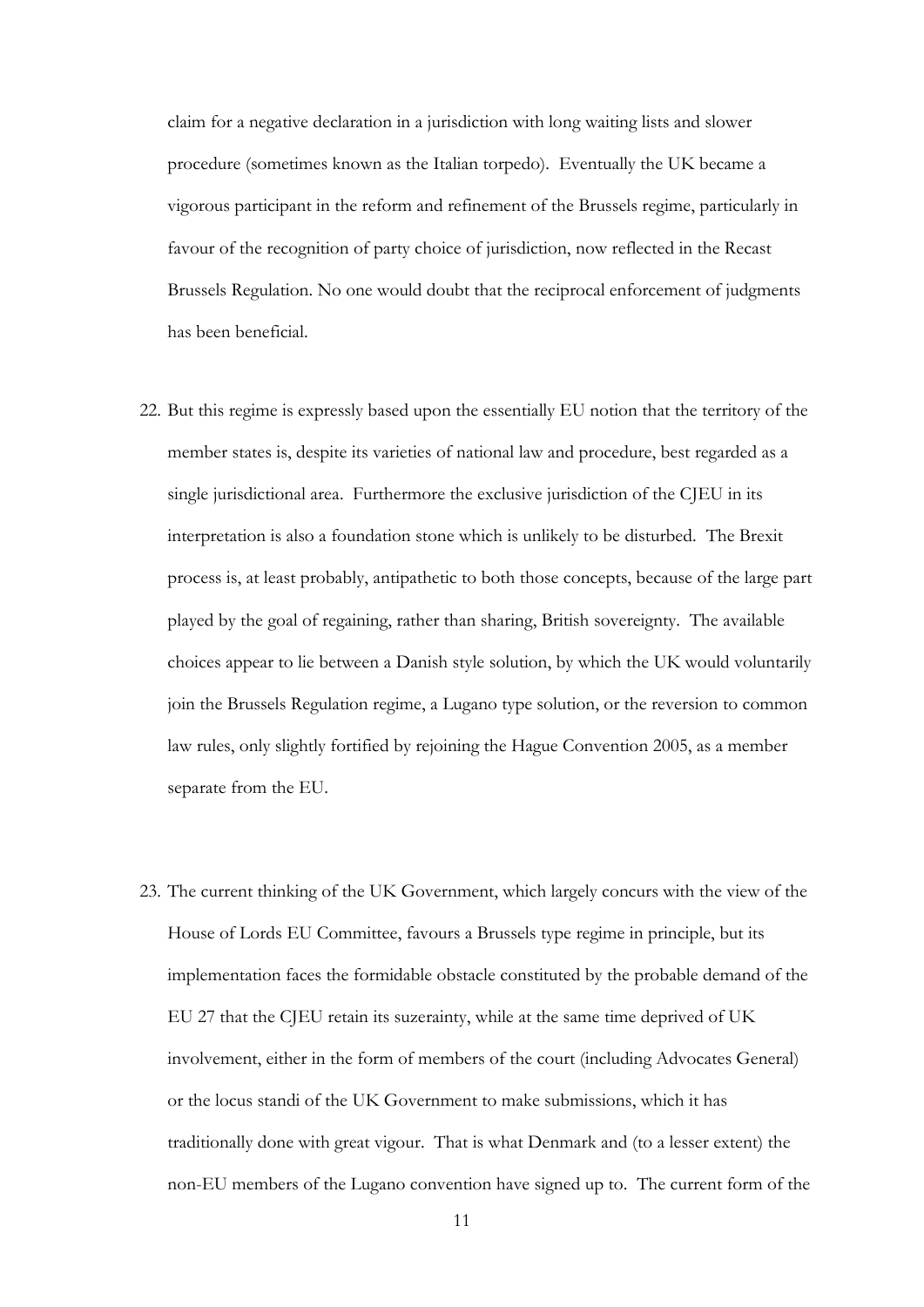Lugano convention critically lacks the benefit of improved recognition of party choice of jurisdiction now to be found in the recast Brussels Regulation. An attempt to join either of those regimes will require the other members' consent to the terms. Meanwhile a reversion to the common law rules, coupled with the loss of EU wide reciprocal enforcement of judgments, has been described by commentators as a recipe for confusion, expense and uncertainty.

- 24. There are some, like my namesake (but not relation) Professor Adrian Briggs QC from Oxford, who think (my words not his) that this is all a storm in a teacup, and that there will be no adverse impact from Brexit either upon English private international law or upon London as a dispute resolution centre.
- 25. Certainly there is a lot being done at present to add to London's attractions, principally by the welcome recent creation of the Business and Property Courts of England and Wales, based in the Rolls Building and with outposts in major cities, linking together the formerly disparate but overlapping services of the Chancery Division, the Commercial Court and the Technology and Construction Court, with more convergent, modernised procedures, electronic issue and filing, (and eventually trial), and with the new specialist Financial List at the heart of it.
- 26. If I may be permitted a little plug for the UK Supreme Court and Privy Council, we already broadcast all our hearings live around the world on the internet. We are equipped to conduct all our hearings without the use of paper (although how far to use screens rather than paper in each case is a matter of choice for both advocates and justices, both screens and paper being available in every case). We are now encouraging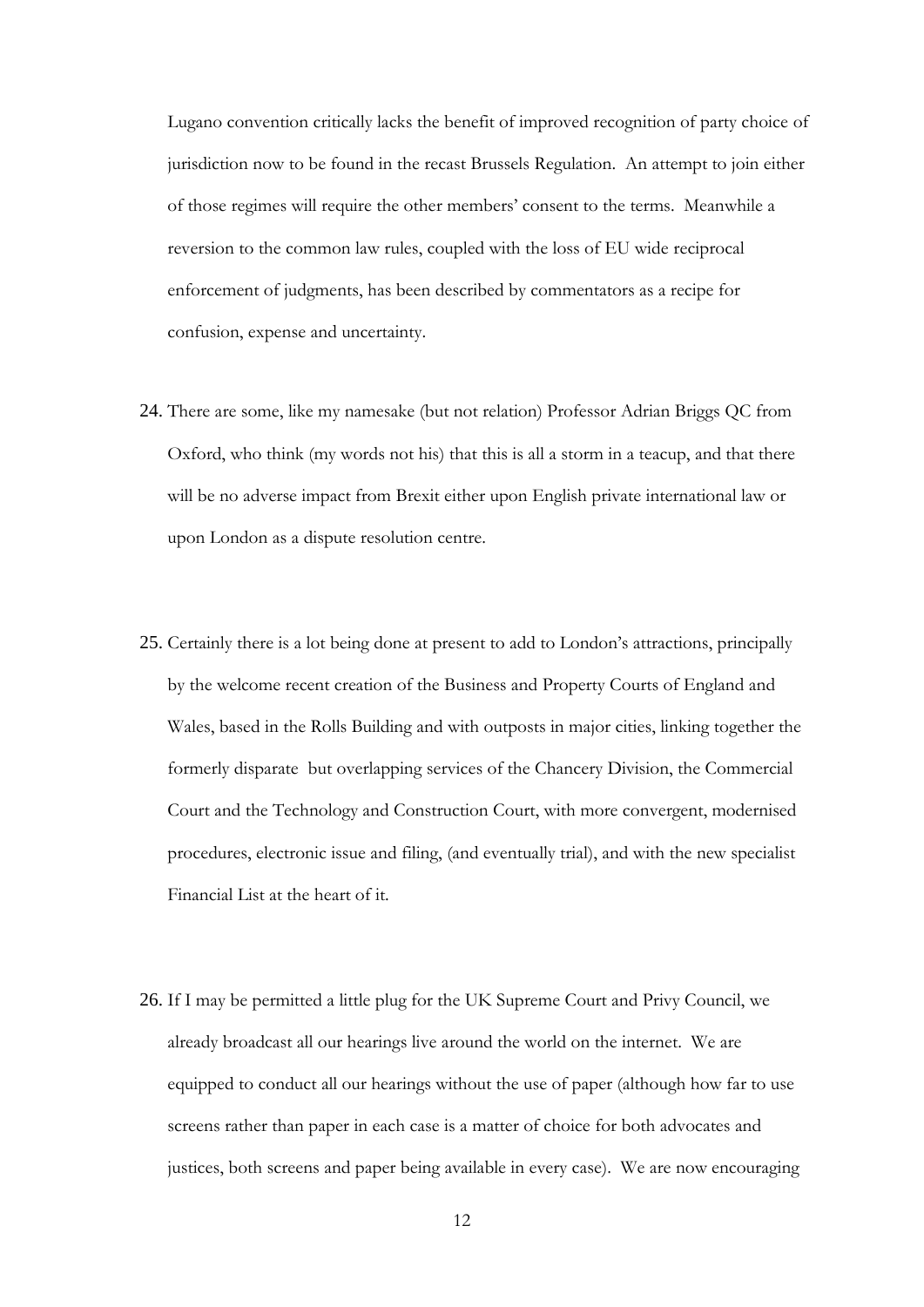parties from overseas in our Privy Council jurisdiction to use video conferencing from their own countries, rather than undertake the expense of coming to a face to face hearing in London. It's a bit of a culture shock for all concerned, but it works fairly, even if one party is present and the other attends by video.

27. It is not for me to speculate about the outcome of the jurisdiction and enforcement of judgment difficulties associated with Brexit, and I will listen avidly to the panel discussion which follows. All I would say is that getting the right solution is a complex and difficult task, in the furtherance of which the experts in PRIME Finance could and indeed do play a very influential part.

## **Insolvency, Reconstruction and Bank failure**

28. My last comment is even more true of this subject, which is, in a sense, a sub-set, but a very important one, of the last. It is an enormous subject, and if we get the solutions wrong, we do so at our peril. Time, and the need to leave the field clear for the panel speakers, prevents me even from an overview. But I would offer just this one (perhaps optimistic) reflection, based on my *Lehman* experience. That was an international bank failure of hitherto unprecedented proportions, in which the achievement of cross-border dispute resolution without conflict between different jurisdictions was both vital, and unsupported to any great extent by jurisdiction conventions, regulations or treaties. Judges like me and my distinguished colleague Judge Peck from New York, here today, could easily have been, figuratively speaking, at each others' throats. But this simply didn't happen (or at least not in my London-based experience). There was some crossborder judicial consultation, but the main reason why disputes about the insolvency of a global business centred in the USA, the UK, the Far East and elsewhere were (and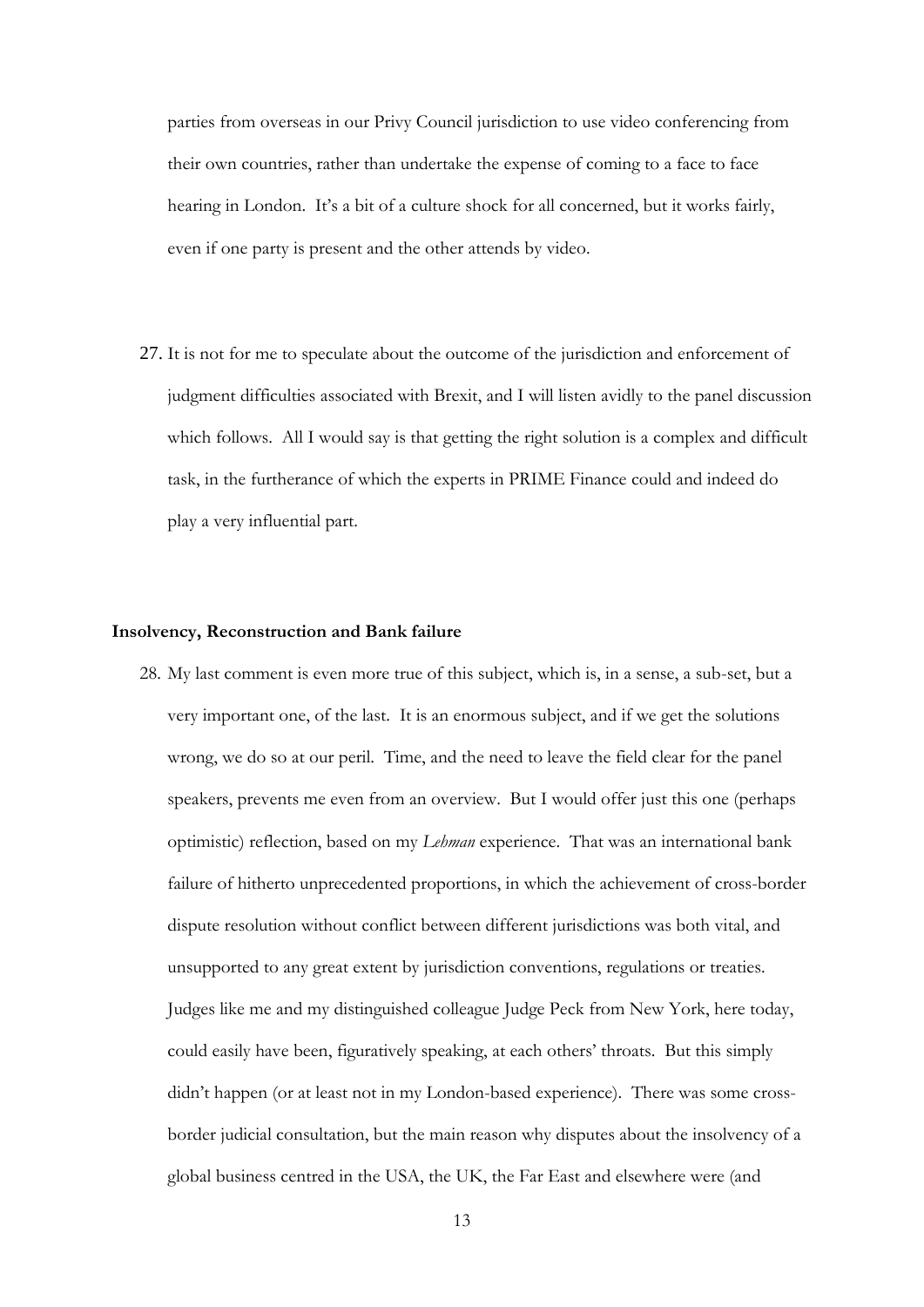continue to be) adjudicated without judicial conflict about jurisdiction appears, to me at least, to have stemmed mainly from the professionalism and common sense of the office-holders and major litigants concerned. That cannot of course be guaranteed, and the recent descent of Carillion into an old-fashioned compulsory liquidation in the UK, with the Official Receiver as liquidator, and with a very substantial overseas business, may provide a testing ground in which the recent departure of the common law from full-blooded universalism may produce a very different outcome. Let's wait and see.

# **Arbitration**

29. I cannot see why Brexit, or any more general "us first" move from a global to a national approach to global problems should stand in the way of the further advance of arbitration as a, or even the, preferred method of choice for international commercial and financial dispute resolution, at least outside the field of insolvency and corporate reconstruction. On the contrary. Whereas the reciprocal enforcement of national judgments may raise the hackles of those determined to preserve national sovereignty from what they call foreign bondage, arbitration awards carry no stamp of origin in any particular national justice system. They are the means of determination of a dispute which have been freely agreed by the parties. It is therefore no surprise that the New York Convention now makes arbitral awards more easily enforced across borders around the world than any judgments convention or arrangement between member states for the reciprocal recognition and enforcement of the judgments and orders of their national courts.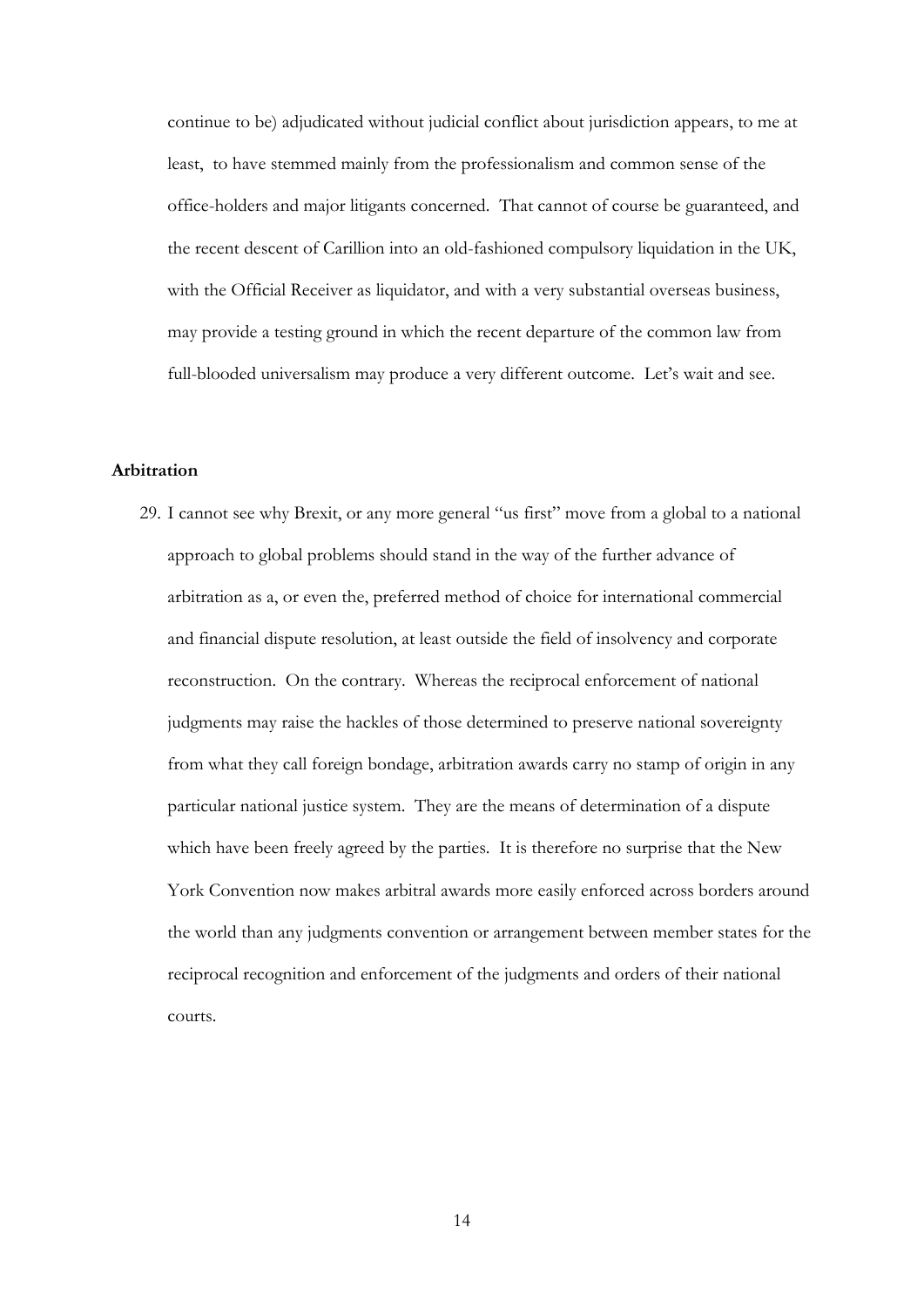#### **Mediation and other ADR**

- 30. The same may be said of agreements reached during mediation and other types of ADR, at least for as long as the process itself remains voluntary, (as mediation still is in the UK's civil procedure despite proposals to make it compulsory). Even if the process becomes compulsory, an agreement reached at the end of it is still the parties' own chosen resolution of the dispute, unless the process itself can properly be described as imposing coercion or duress. It is true that there have been some EU initiatives to strengthen mediation, such as the Mediation Directive, but these have been of less effect in member states like the UK which were already leaders in the mediation field, than in states where mediation has yet to take firm root.
- 31. But I must end with a word of warning. If one effect of the present uncertainties is that there is a large shift in the current balance between Courts on one hand and Arbitration and ADR on the other, in favour of the latter, for the resolution of cross-border commercial and financial disputes, then transparency and open justice will be the inevitable victim, because privacy lies at the heart of both arbitration and ADR, (and mediation in particular), while arbitration thrives upon restricting avenues of appeal. The just determination of disputes by independent judges in public courtrooms, and the publication of the reasons for their judgments, is a corner stone of the rule of law, as much in the commercial and financial spheres as it is in crime and public law. However complex the law has become, there can be no rule of law unless its development takes place in public, for all to be able to see and learn what the law is, and for academics to be able to apply and proclaim their invaluable criticism of judicial thought processes.
- 32. This is in particular true of the common law, which develops by the creation of firm precedent in the published judgments of the higher courts in those countries which use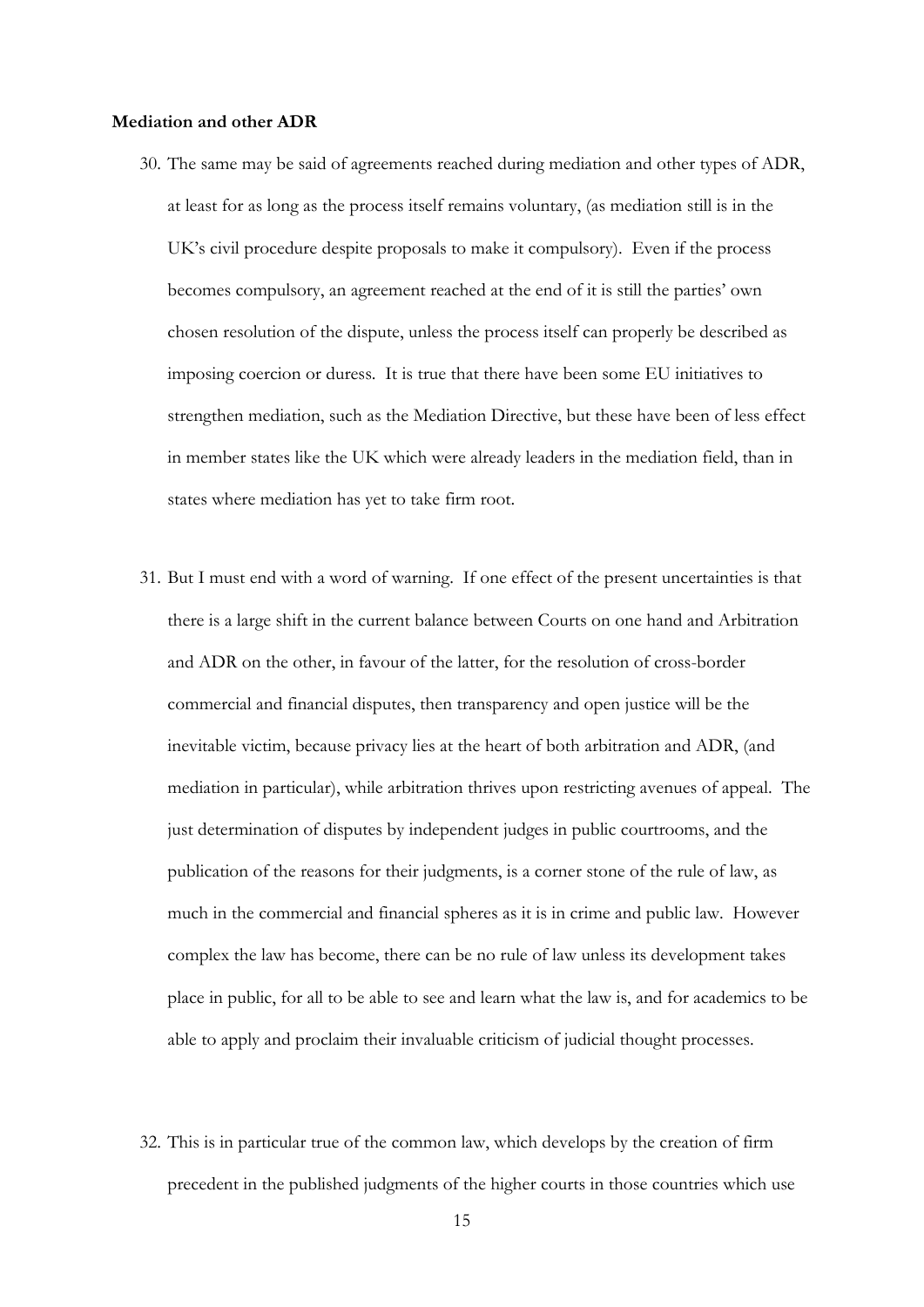it. This process is what guarantees both the relative predictability of the common law, and its ability to respond flexibly to change in the business and financial world.

- 33. I am not suggesting that the current balance between public and private means of dispute resolution in the financial and commercial sphere has yet seriously impacted upon the transparent development of the common law. But there have been times when it has in other spheres. For example there came a time in a nameless common law jurisdiction on the far side of the world when almost all determinations of quantum in personal injury disputes occurred in mediation, to the point where no-one outside the staff in the key insurers or the few specialist practitioners knew the price of a leg, and arm or an eye. This cannot be good for the rule of law, or for the common law as a system of choice.
- 34. If the advance of "us first", whether because of Brexit or other moves away from sharing jurisdiction, does lead to private arbitration and private ADR taking over from public courts as the main means for the resolution of cross-border commercial and financial disputes, then ways will need to be found to remedy the deficit in transparency that will come to pass as a result. This may perhaps include the newly created (but as yet unused) jurisdiction in the Business and Property Courts to determine by declaration legal issues of strategic market importance without there being an underlying dispute. It may call for a freeing up of routes of appeal from arbitrators on questions of law of general public importance, or some relaxation of privacy which might, for example, permit the publication of anonymised awards.